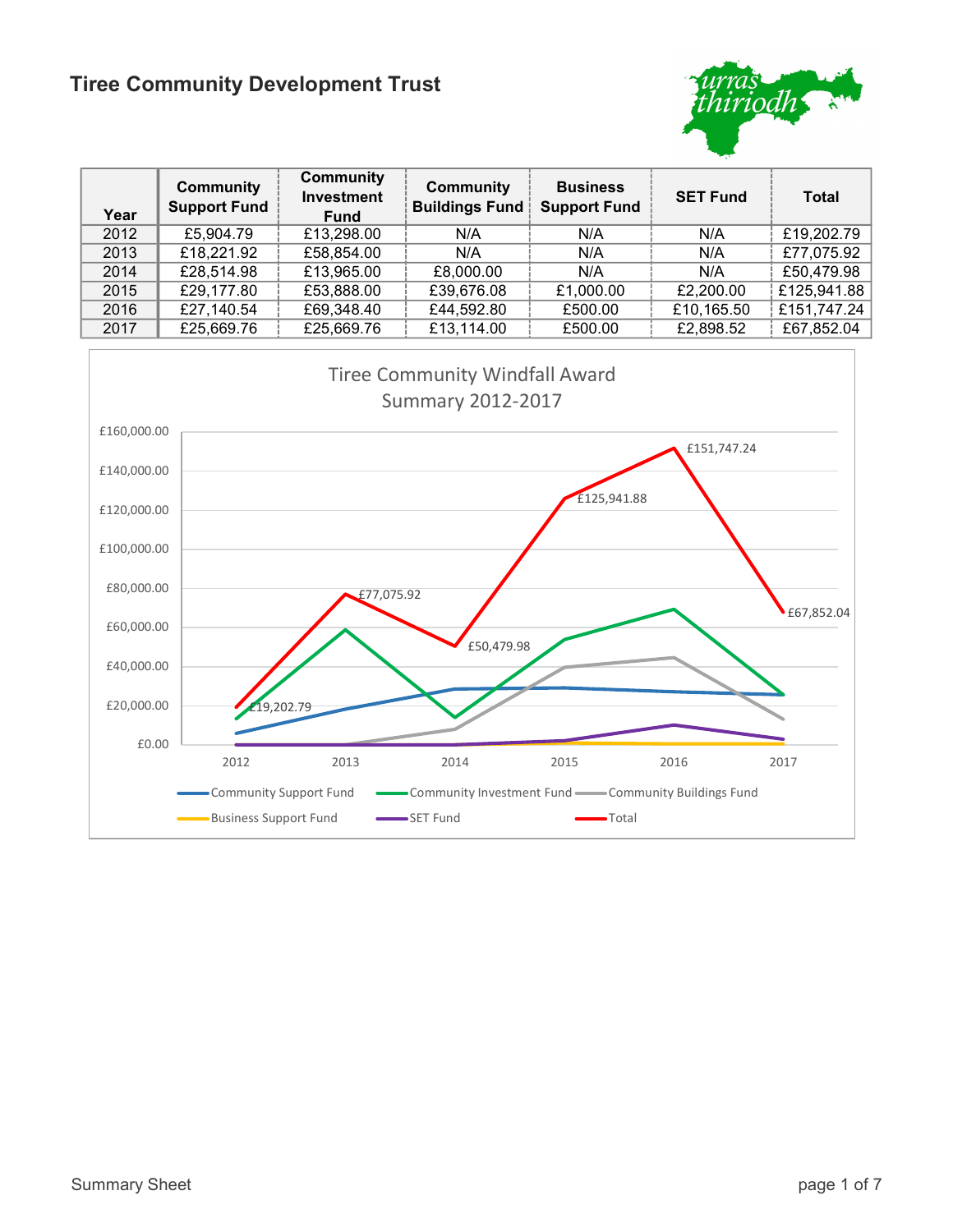

| Year |                                   | <b>Community Support Fund 2012 - 2017</b>                                          |           |
|------|-----------------------------------|------------------------------------------------------------------------------------|-----------|
| 2012 | Duke of Edinburgh                 | towards activities programme for the award scheme                                  | 2,130.99  |
| 2012 | <b>Tiree Trust</b>                | Youth Work Week events 2021                                                        | 2,209.00  |
| 2012 |                                   | Community Information Technology Ltd Transfer of email hosting to a new server     | 975.00    |
| 2012 | <b>Tiree Tots Pods</b>            | purchase of soft play pods                                                         | 589.80    |
| 2013 | Cùram Thiriodh                    | Volunteer coordinator project - phase 2                                            | £2,746.00 |
| 2013 | Tiree Regatta Club                | to provide a Stramash sailing workshop                                             | £1,185.00 |
| 2013 | <b>Tiree Agricultural Society</b> | Riders of The Storm - the main attraction at Tiree Show 2013                       | £1,800.00 |
| 2013 | <b>Tiree Music Festival</b>       | Fèis na Fèis - instrumental tuition at Tiree Music Festival                        | £710.00   |
| 2013 | <b>Tiree Trust</b>                | to investigate/plan a skate park project                                           | £200.00   |
| 2013 | <b>Tiree Trust</b>                | Swimming pool research project                                                     | £1,000.00 |
| 2013 | Dance Directionz                  | start up youth dance group                                                         | £520.60   |
| 2013 | Rags to Riches                    | to run fashion show event + purchase of equipment                                  | £1,508.00 |
| 2013 | <b>Tiree Music Festival</b>       | Provision of portable toilets at Tiree Music Festival 2013                         | £2,980.00 |
| 2013 | <b>Tiree Music Festival</b>       | Hire of tents/marquees at Tiree Music Festival 2013                                | £3,000.00 |
| 2013 | Church of Scotland Guild          | to bring speakers to Guild events                                                  | £1,042.38 |
| 2013 | Tiree Windsurfing Club            | To run a learn to swim week workshop                                               | £637.00   |
| 2013 | Cùram Thiriodh                    | Installation of televisions at Tigh a Rudha                                        | £564.94   |
| 2013 | <b>Tiree Tots</b>                 | Community Christmas tree event                                                     | £108.00   |
| 2013 | <b>Tiree Community Workshop</b>   | to cover rental of a space for the crafting group to meet                          | £220.00   |
| 2014 | Church of Scotland                | Purchase of shipping container as storage facility                                 | £3,000.00 |
| 2014 | Tiree Maritime Trust              | Row around Tiree fundraising event                                                 | £250.00   |
| 2014 | <b>Tiree Trust</b>                | Consultation event for community shop project                                      | £1,958.38 |
| 2014 | <b>Tiree Rural Development</b>    | purchase of new tables and chairs for the Cobbled Cow                              | £2,200.00 |
| 2014 | <b>Tiree Trust</b>                | Fresh Fridays - events/youth group for teenagers                                   | £2,242.00 |
| 2014 | Tiree Music Festival              | Hire of tents/marquees at Tiree Music Festival 2014                                | £3,000.00 |
| 2014 | <b>Tiree Music Festival</b>       | Provision of portable toilets and showers at Tiree Music Festival 2014             | £3,000.00 |
| 2014 |                                   | Tiree Rural Development/Tiree Agricultu Hire of tents/marquees for Tiree Show 2014 | £3,000.00 |
| 2014 | <b>Tiree Agricultural Society</b> | main attraction at Tiree Show 2014 and purchase of tables                          | £2,448.60 |
| 2014 | <b>Tiree Tots</b>                 | to run Sporty Tots events                                                          | £200.00   |
| 2014 | <b>Tiree Maritime Trust</b>       | to provide a Stramash sailing workshop                                             | £1,280.00 |
| 2014 | <b>Tiree High School</b>          | Trip to mainland to attend a debate                                                | £916.00   |
| 2014 | <b>Tiree Rural Development</b>    | Towards office rent for Tiree Ranger Service project                               | £3,000.00 |
| 2014 | <b>Tiree Piping Society</b>       | Instrumental tuition weekend                                                       | £1,100.00 |
| 2014 | <b>Tiree Tech Wave</b>            | towards running digital fabrication workshops at event                             | £920.00   |
| 2015 | An Talla                          | Purchase of tables and chairs                                                      | £3,000.00 |
| 2015 | An Talla                          | Purchase of cutlery and table cloths                                               | £2,500.00 |
| 2015 | Tiree Resource Club               | Annual Resource Club trip to the mainland 2015                                     | £800.00   |
| 2015 | Tiree High School                 | Swimming lessons                                                                   | £288.00   |
| 2015 | <b>Tiree Beaver Scouts</b>        | Activity day at Hynish                                                             | £435.00   |
| 2015 |                                   | Tiree Rural Development/Tiree Agricultu Hire of tents/marquees for Tiree Show 2015 | £3,000.00 |
| 2015 | Fèis Thiriodh                     | towards cost of running 25th anniversary concert                                   | £800.00   |
| 2015 | <b>Tiree Music Festival</b>       | Bilingual signage for events                                                       | £1,200.00 |
| 2015 | <b>Tiree Agricultural Society</b> | main attraction 2015                                                               | £2,055.80 |
| 2015 | <b>Tiree Music Festival</b>       | Hire of tents/marquees at Tiree Music Festival 2014                                | £3,000.00 |
| 2015 | Tiree Music Festival              | Provision of portable toilets and showers at Tiree Music Festival 2015             | £3,000.00 |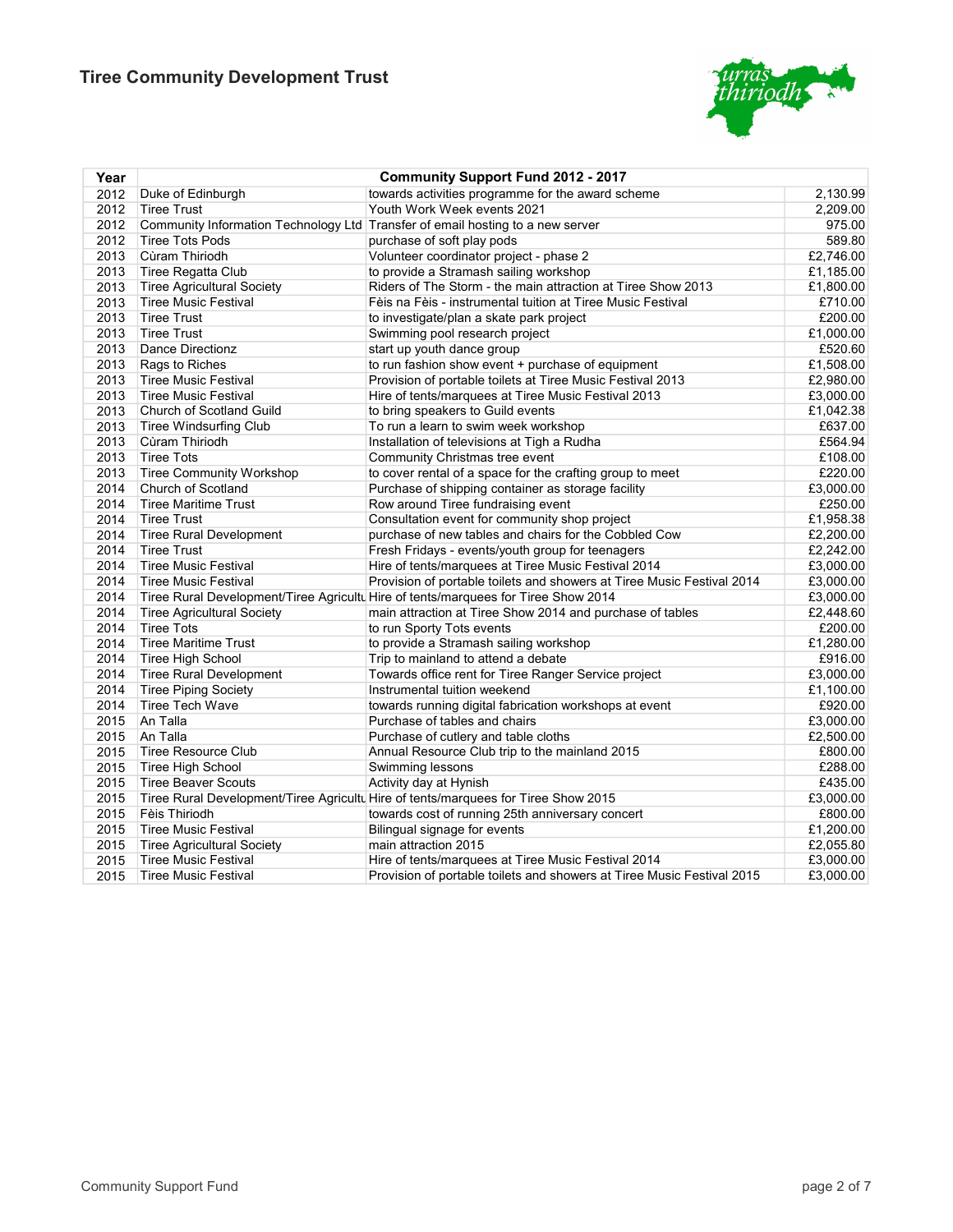

| Year | <b>Community Support Fund 2012 - 2017</b> |                                                                                    |           |  |  |
|------|-------------------------------------------|------------------------------------------------------------------------------------|-----------|--|--|
| 2015 | Rags to Riches                            | 2015 fashion show event                                                            | £650.00   |  |  |
| 2015 | Tiree High School                         | School trips                                                                       | £2,015.00 |  |  |
| 2015 | <b>Tiree Tapestry Group</b>               | Handi pocket workshop                                                              | £850.00   |  |  |
| 2015 | Milton Harbour Fishing Association        | Professional fees to look at options for repairs to Milton Harbour                 | £1,800.00 |  |  |
| 2015 | Wave Classic 2015                         | towards running Tiree Wave Classic 2015                                            | £2,784.00 |  |  |
| 2015 | <b>Tiree Community Council</b>            | Running costs                                                                      | £1,000.00 |  |  |
| 2016 | A Bhuain                                  | towards running A Bhuain - Tiree Homecoming - events in 2016                       | £3,000.00 |  |  |
| 2016 | <b>Piping Society</b>                     | Piping tuition in person and via Skype                                             | £3,000.00 |  |  |
| 2016 | An Iodhlann                               | Tiree Archaeology Week event                                                       | £500.00   |  |  |
| 2016 | Tiree High School                         | Attendance at Film G awards ceremony                                               | £660.68   |  |  |
| 2016 | <b>Tiree Tots</b>                         | Purchase of bouncy castle                                                          | £1,250.00 |  |  |
| 2016 | <b>Tiree Association Concert</b>          | Concert to close A Bhuain - Tiree Homecoming - event                               | £3,000.00 |  |  |
| 2016 | Fèis Thiriodh                             | Purchase of new musical instruments                                                | £500.00   |  |  |
| 2016 | <b>Tiree Trust</b>                        | Harbours steering group fact finding visit to Uist                                 | £692.00   |  |  |
| 2016 |                                           | Tiree Rural Development/Tiree Agricultu Hire of tents/marquees for Tiree Show 2016 | £3,000.00 |  |  |
| 2016 | Cùram Thiriodh                            | Annual Resource Club trip to the mainland                                          | £978.00   |  |  |
| 2016 | <b>Tiree Music Festival</b>               | towards the cost of running a community village at Tiree Music Festival 20         | £3,000.00 |  |  |
| 2016 | <b>Tiree Music Festival</b>               | Provision of portable toilets and showers at Tiree Music Festival 2016             | £3,000.00 |  |  |
| 2016 | <b>Tiree Surf Club</b>                    | Gathering of the Clans surfing event                                               | £717.20   |  |  |
| 2016 | Tiree High School                         | Day tip to Coll                                                                    | £180.00   |  |  |
| 2016 | <b>Screen Tiree</b>                       | Purchase of iPads                                                                  | £1,162.66 |  |  |
| 2016 | Tiree High School                         | School trips                                                                       | £2,500.00 |  |  |
| 2017 | An Iodhlann                               | Project to excavate the giant grave                                                | £500.00   |  |  |
| 2017 |                                           | Tiree Rural Development/Tiree Agricultu Hire of tents/marquees for Tiree Show 2017 | £3,000.00 |  |  |
| 2017 | <b>Show Main Attraction</b>               | main attraction at Tiree Show 2017                                                 | £3,000.00 |  |  |
| 2017 | <b>Tiree Music Festival</b>               | Provision of portable toilets and showers at Tiree Music Festival 2017             | £3,000.00 |  |  |
| 2017 | <b>Tiree Music Festival</b>               | Children's activities delivered through Eden Court at Tiree Music Festival 1       | £3,000.00 |  |  |
| 2017 | An Iodhlann                               | <b>Exhibition at Tiree Airport</b>                                                 | £2,470.00 |  |  |
| 2017 | <b>Tiree Community Council</b>            | Tiree Flag project                                                                 | £3,000.00 |  |  |
| 2017 | <b>Tiree Music Festival</b>               | Purchase of security equipment for the event                                       | £2,021.04 |  |  |
| 2017 | <b>Tiree Wave Classic</b>                 | towards running Tiree Wave Classic 2017                                            | £2,200.00 |  |  |
| 2017 | <b>Tiree Fitness</b>                      | purchase of community defibrillator                                                | £300.00   |  |  |
| 2017 | <b>Tiree Trust</b>                        | Great yellow bumble bee project                                                    | £1,890.00 |  |  |
| 2017 | <b>Tiree Community Council</b>            | Running costs                                                                      | £1,500.00 |  |  |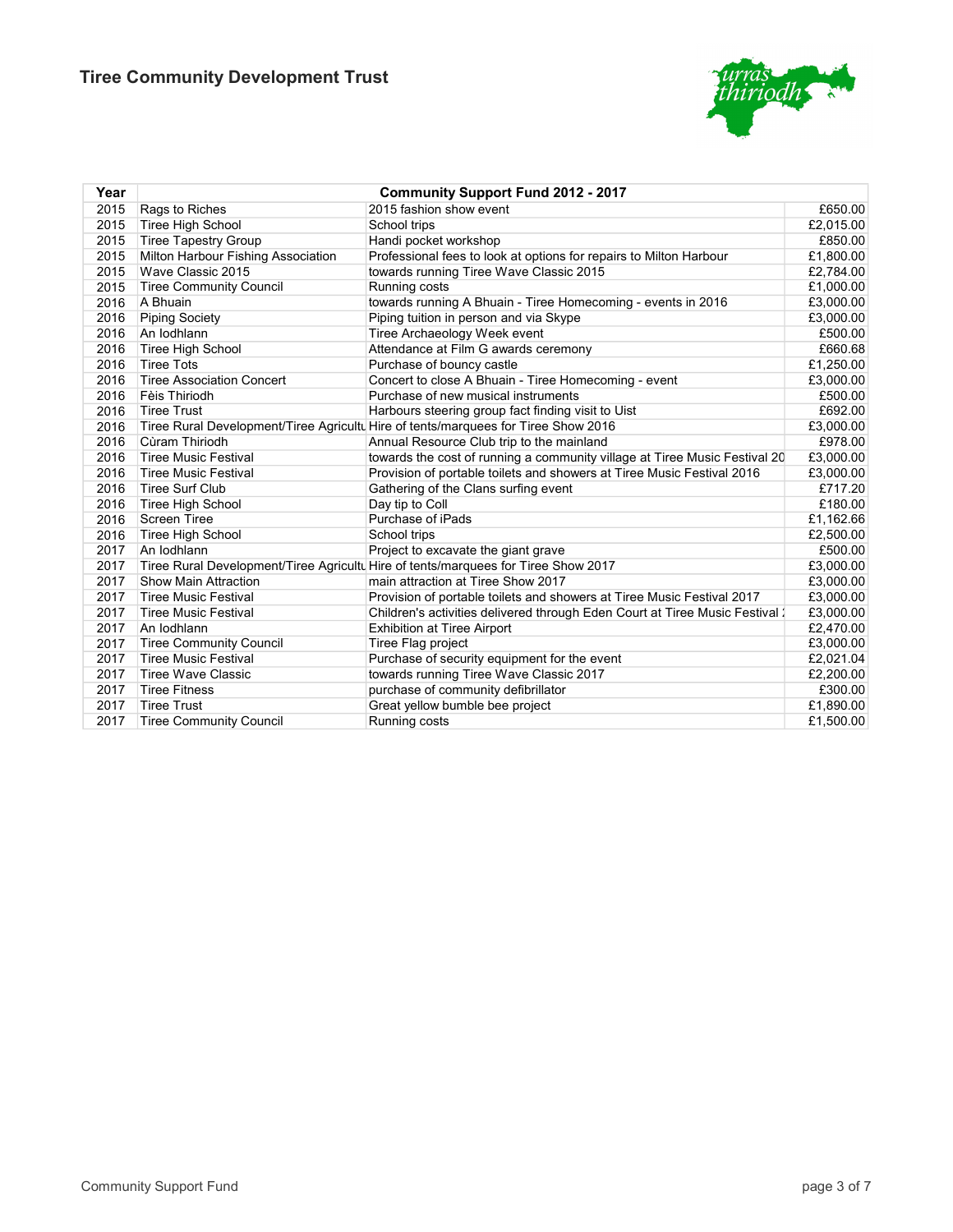

| Year |                                         | <b>Community Investment Fund 2012 - 2017</b>        |            |
|------|-----------------------------------------|-----------------------------------------------------|------------|
| 2012 | <b>Discover Tiree</b>                   | production of mobile app                            | 10,000.00  |
| 2012 | <b>Tiree Rural Development</b>          | building upgrade at Tiree Rural Centre              | 3,298.00   |
| 2013 | <b>Tiree Maritime Trust</b>             | building of boat shed - The Noust                   | 22,039.00  |
| 2013 | An Iodhlann                             | running historical conference                       | 5,000.00   |
| 2013 | <b>Tiree Community Business</b>         | professional fees in relation to purchase           | £7,000.00  |
| 2013 | <b>Tiree Resource Club</b>              | One years running costs 2013                        | £7,225.00  |
| 2013 | <b>Community Information Technology</b> | upgrade of broadband network                        | £5,545.00  |
| 2013 | <b>Tiree Rural Development</b>          | 3 year countryside ranger project                   | £7,845.00  |
| 2013 | <b>Tiree Rural Development</b>          | installation of septic tank for campervan           | £4,200.00  |
| 2014 | Cùram Thiriodh                          | one years running costs - Tiree Resourc             | £9,365.00  |
| 2014 | <b>Tiree Maritime Trust</b>             | building of boat shed - The Noust                   | £4,600.00  |
| 2015 | An Iodhlann                             | Written in the Landscape -opening of ard £10,000.00 |            |
| 2015 | Cùram Thiriodh                          | three years running cost of Tiree Resour £24,000.00 |            |
| 2015 | <b>Tiree Maritime Trust</b>             | 5 year sailing project                              | £19,888.00 |
| 2016 | <b>Tiree Trust</b>                      | pre development works - repairs to Miltol           | £3,206.40  |
| 2016 | <b>Tiree Rural Development</b>          | installation of septic tank for campervan           | £4,408.00  |
| 2016 | Tiree High School                       | Swimming lessons programme                          | £4,400.00  |
| 2016 | <b>Tiree Community Business</b>         | installation of moorings at Gott Bay                | £23,150.00 |
| 2016 | Cùram Thiriodh                          | one years running costs - Tiree Resourc             | £7,000.00  |
| 2016 | <b>Tiree Trust</b>                      | pre development works - repairs to Miltor           | £8,184.00  |
| 2016 | <b>Community Information Technology</b> | upgrade of broadband network                        | £11,000.00 |
| 2016 | <b>Tiree Trust</b>                      | to carry out a charette                             | £8,000.00  |
| 2017 | Tiree Association                       | Tiree Song Book - legacy recording/prod £10,000.00  |            |
| 2017 | <b>Tiree Community Business</b>         | purchase of new photocopier                         | £7,010.00  |
| 2017 | <b>Tiree Maritime Trust</b>             | purchase of safety boat                             | £4,044.76  |
| 2017 | Tiree Trust                             | purchase of merchandise for Tiree Rang              | £4,615.00  |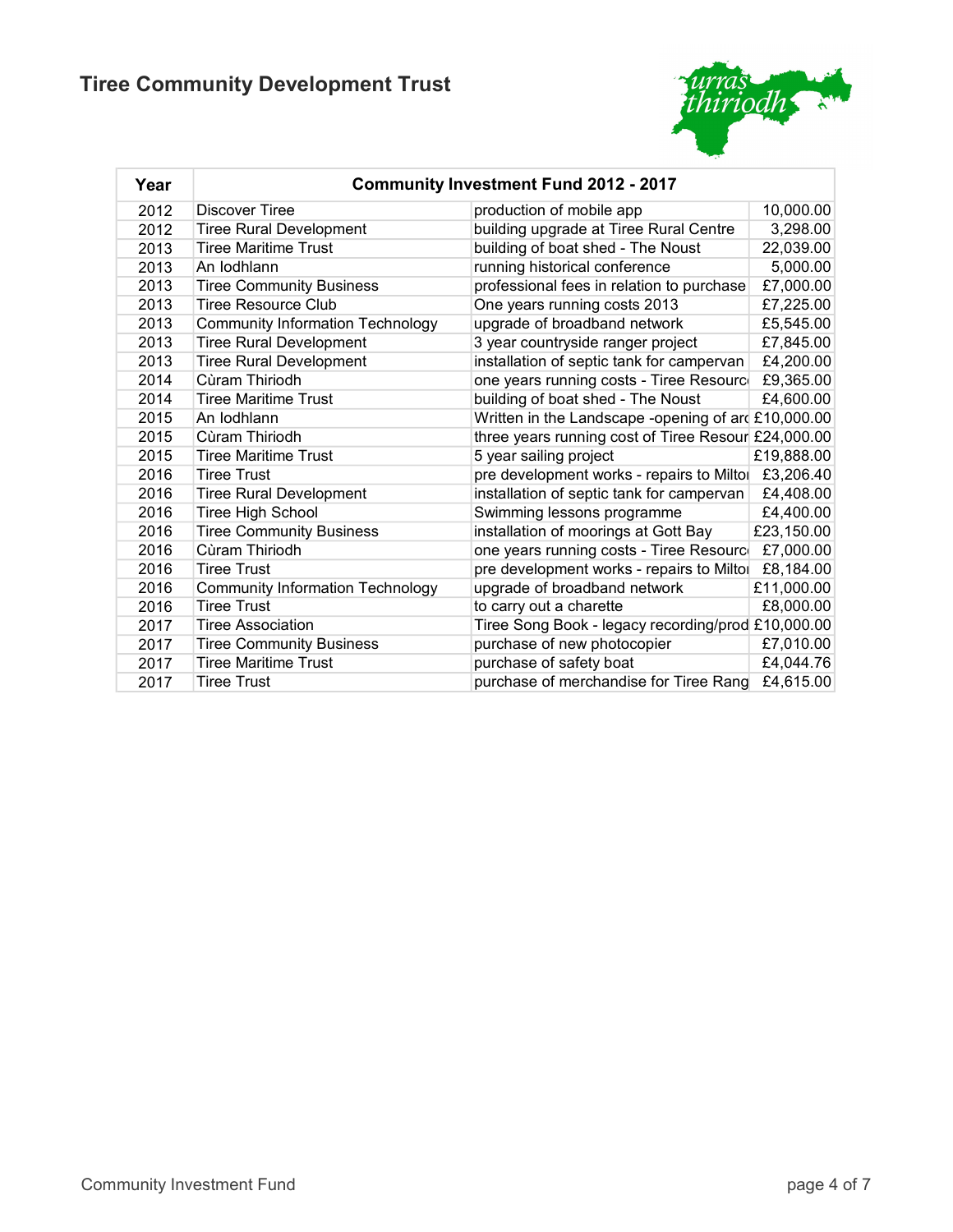

| Year | <b>Community Owned Buildings Fund 2012 - 2017</b> |                                                  |            |  |
|------|---------------------------------------------------|--------------------------------------------------|------------|--|
| 2014 | An Iodhlann                                       | Building works at An Iodhlann                    | 8,000.00   |  |
| 2015 | TCB Doors                                         | Installation of new door at the Island Centre    | 3,900.00   |  |
| 2015 | Vaul Golf Club                                    | Renewal of fencing at Golf Club                  | 1,281.08   |  |
| 2015 | <b>Tiree Community Development Trust</b>          | Purchase of Crossapol Shop                       | 32,000.00  |  |
| 2015 | <b>Tiree Trust Shop: Painting</b>                 | Painting of Crossapol Shop                       | £2,495.00  |  |
| 2016 | An Talla                                          | Replacement of windows and door at An Talla      | £35,837.60 |  |
| 2016 | <b>Tiree Trust</b>                                | Partitioning/building works Units 1 & 2          | £6,499.20  |  |
| 2016 | <b>Tiree Trust</b>                                | Installation of new fire doors in Crossapol Shop | £2,256.00  |  |
| 2017 | An Talla                                          | Replacement of windows and door at An Talla      | £10,030.00 |  |
| 2017 | Tiree Trust                                       | Repair works to Dr Buchannan's monument          | £3,084.00  |  |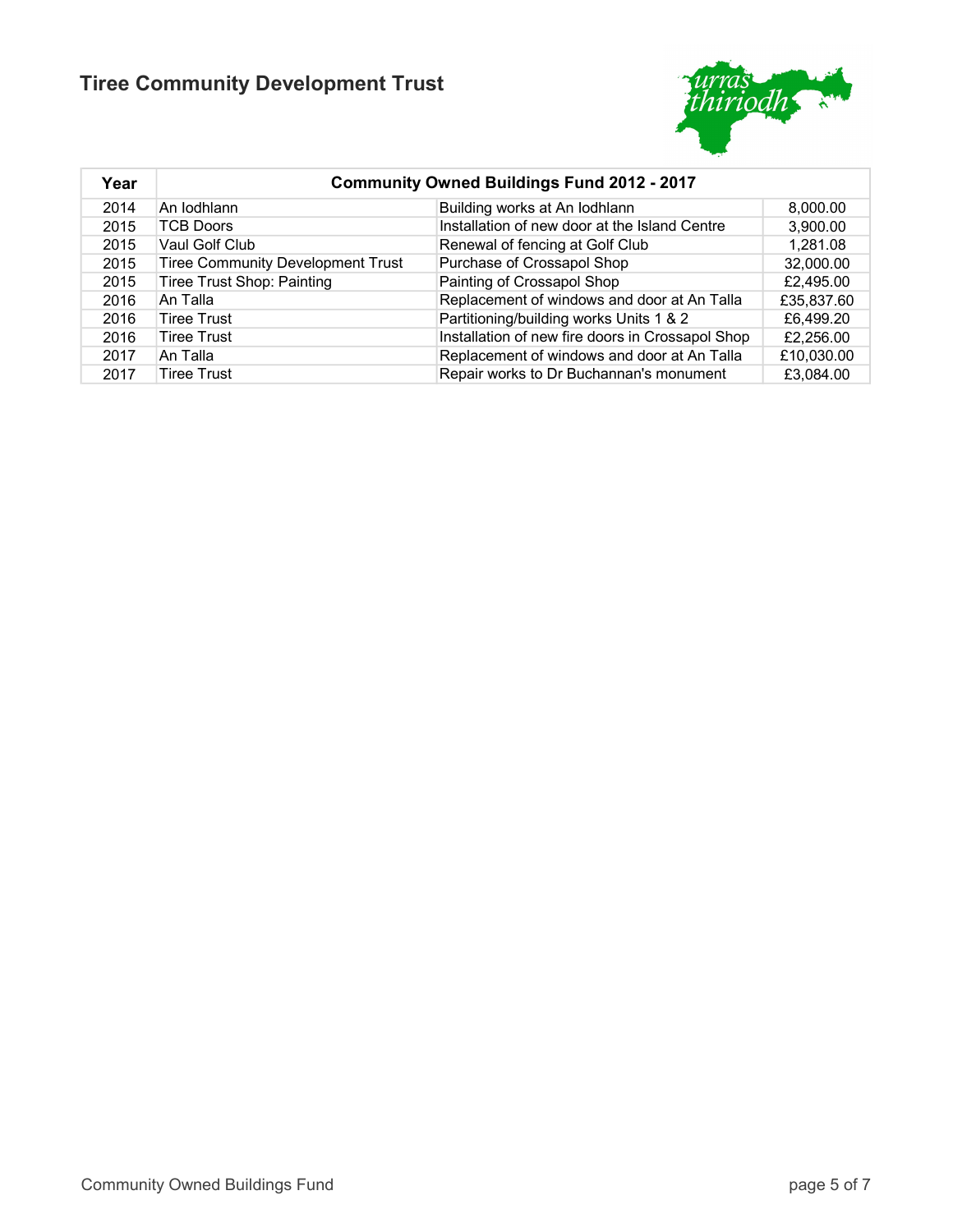

| Year | <b>Business Support Fund 2012 - 2017</b> |                   |        |  |
|------|------------------------------------------|-------------------|--------|--|
| 2015 | Fresh off The Croft                      | Business start up | 500.00 |  |
| 2015 | Buth a' Bhaile                           | Business start up | 500.00 |  |
| 2016 | Tiree Whisky Company                     | Business start up | 500.00 |  |
| 2017 | Bungle Bears                             | Business start up | 500.00 |  |